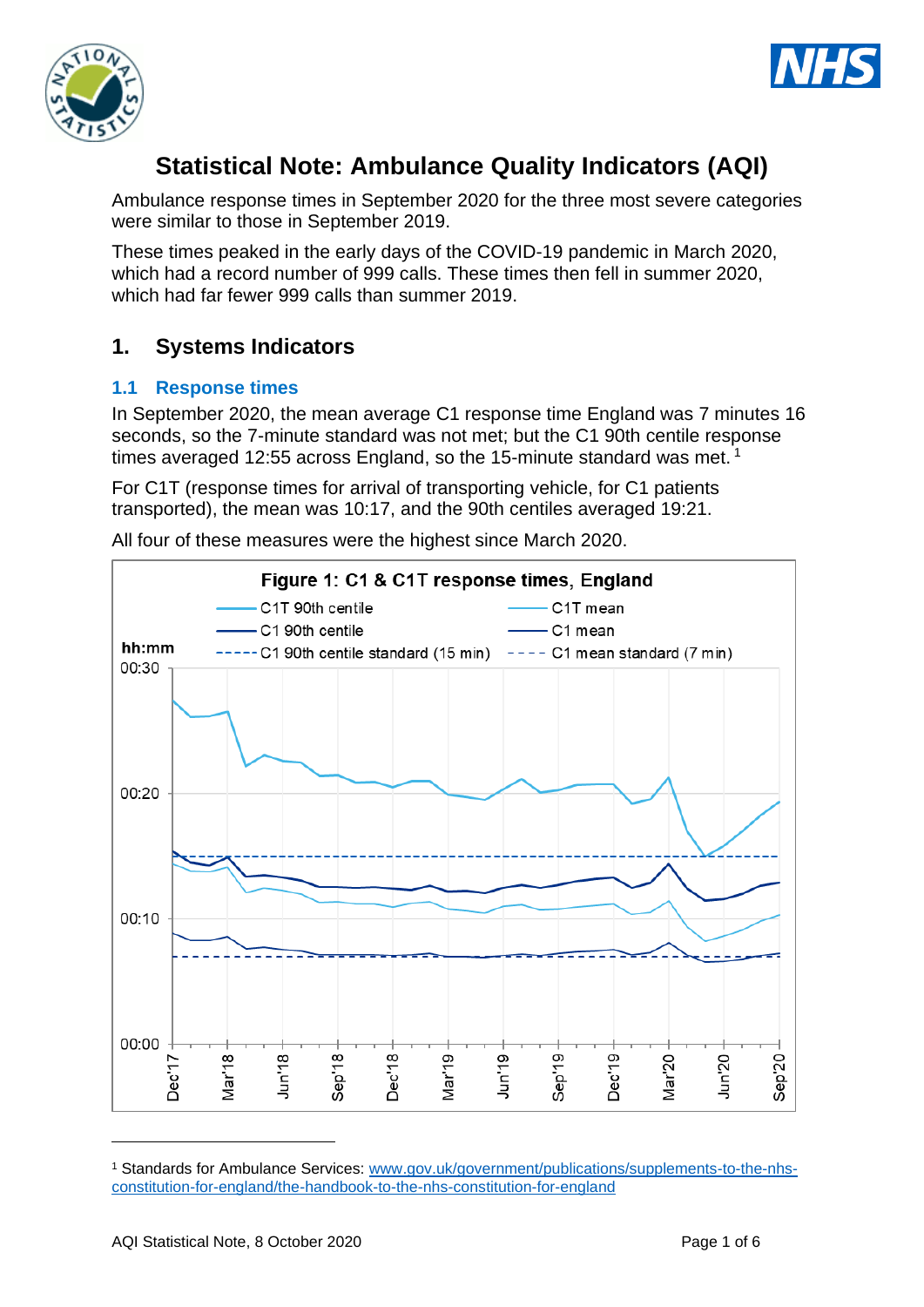



For C2 in September 2020, the mean average response time was 22:32 for England, and the 90th centiles averaged 46:03 across England. Therefore, the C2 standards of 18 and 40 minutes respectively, which were met in each month from May to July 2020, were not met in September (Figure 2).



For C3 in September, the mean average response time was 1:06:49, and the C3 90th centile times averaged 2:37:06. Like the C2 mean and 90th centile times, the C3 times were longer than in each previous month of 2020-21, but shorter than the averages for 2019-20.

For C4 in September, the mean average response time was 1:38:08. The C4 90th centile times averaged 3:27:55, so the three-hour standard was not met (Figure 3).

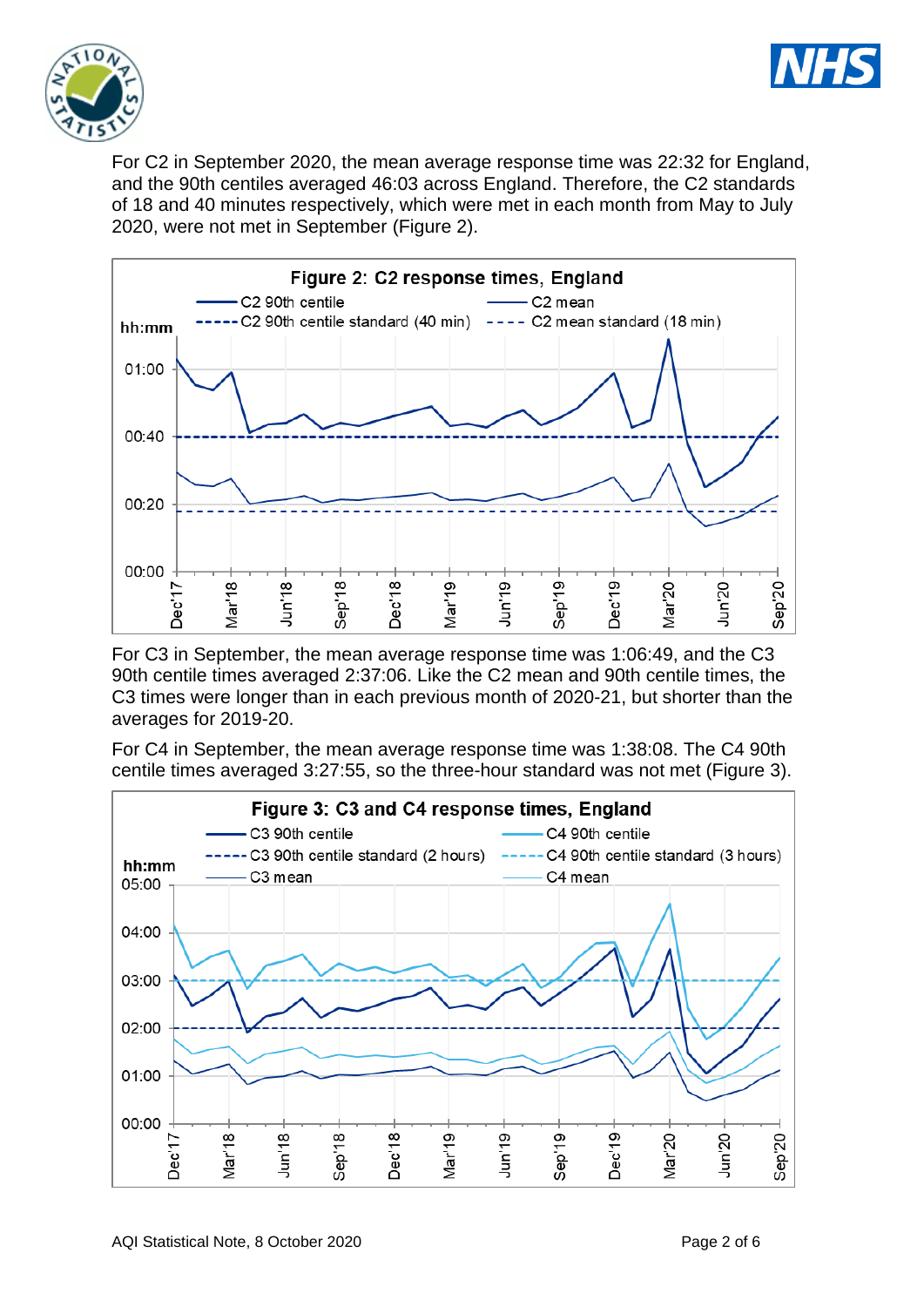



### **1.2 Other Systems Indicators**

The 95th and 99th centile call answer times averaged 16 and 62 seconds respectively across England in September 2020, each more than in each of the previous four months, but less than in all other months prior to 2020.

In September 2020, per day, there were (Figure 4):

- 23.8 thousand calls to 999 answered, 3.6% more than in August;
- 24.0 thousand incidents that received a response (whether on the telephone or on the scene) from an ambulance service, 0.7% more than in August;
- 13.0 thousand incidents where a patient was transported to an Emergency Department (ED), 0.9% more than in August.



Figure 5 shows that in September 2020, 7.7% of incidents were resolved on the telephone (Hear & Treat), 32.6% were closed at the scene (See & Treat), 54.1% featured conveyance to ED, and the other 5.6% featured conveyance to non-ED. None of these proportions changed more than 0.3 percentage points from August.

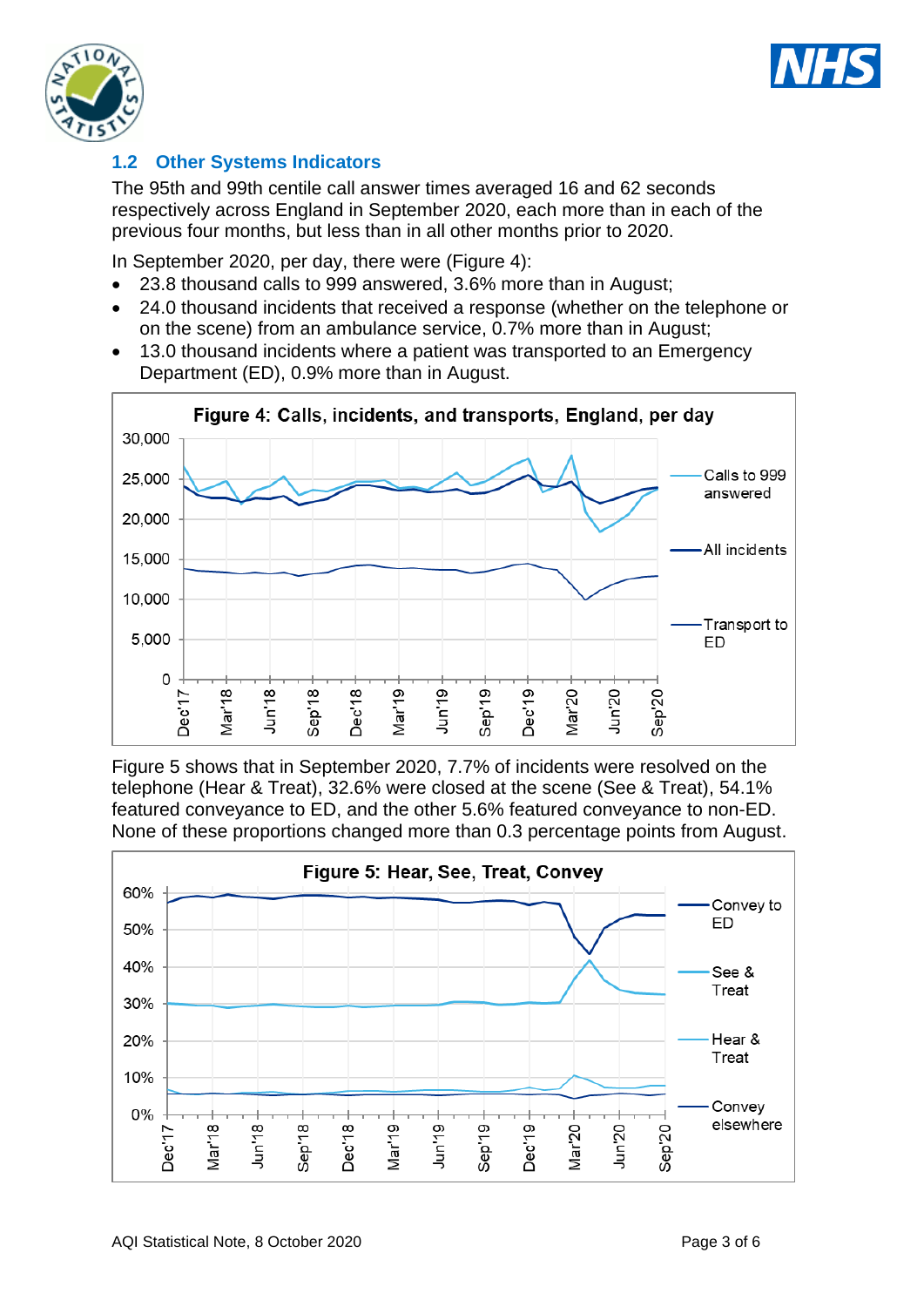



# **2. Ambulance Clinical Outcomes**

On 9 April 2020, we published Ambulance Clinical Outcomes (AmbCO) data for November 2019, but we wrote in the Statistical Note that we would pause collection and publication of AmbCO data. This was to release capacity across the NHS to support the response to COVID-19.

As announced at [www.england.nhs.uk/statistics/covid-19-and-the-production-of](https://www.england.nhs.uk/statistics/covid-19-and-the-production-of-statistics/)[statistics](https://www.england.nhs.uk/statistics/covid-19-and-the-production-of-statistics/) and in our 9 July Statistical Note, we restarted publication of AmbCO in August, with data for December 2019. This month we publish data for February 2020, along with descriptions below of the latest stroke data.

Next month, we will revert to the original schedule, publishing June 2020 data on 12 November. Later in 2020-21, we will publish the data that we are able to collect for March, April, and May 2020.

#### **2.1 Stroke**

The FAST procedure helps assess whether someone has suffered a stroke:

- Facial weakness: can the person smile? Has their mouth or eye drooped?
- Arm weakness: can the person raise both arms?
- Speech problems: can the person speak clearly and understand what you say?
- Time to call 999 for an ambulance if you spot any one of these signs.

Of stroke patients in England assessed face-to-face in February 2020, the proportion that received an appropriate diagnostic bundle was  $98.3\%$ , not significantly<sup>2</sup> greater than the average for the year ending September 2019, 98.2% (Figure 6).



<sup>2</sup> Calculated using Student's t-test with 95% significance.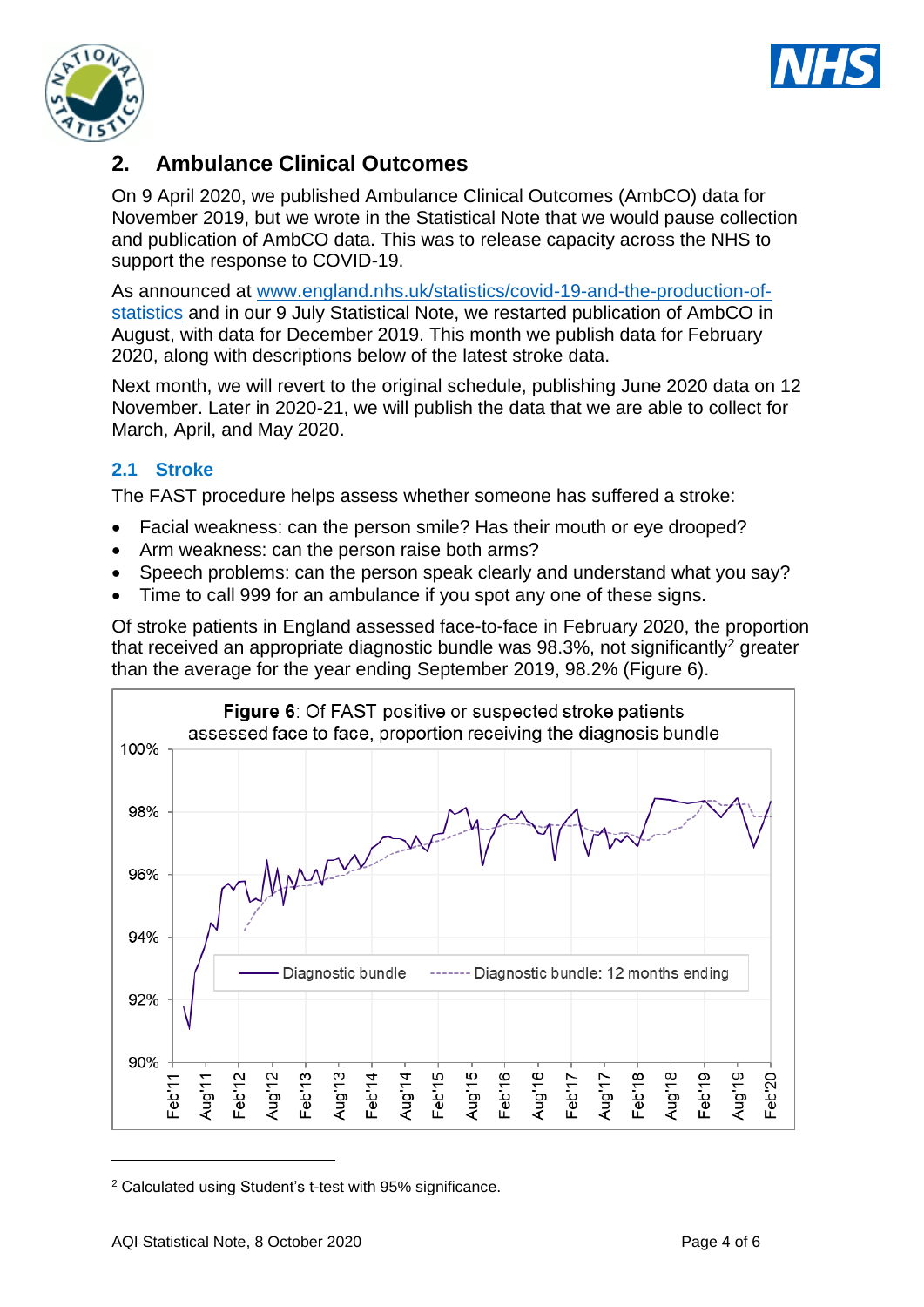



For stroke patients transported by ambulance services in England:

- the mean average time from call until arrival at hospital was 1 hour 20 minutes in both January and February 2020.
- In each of December 2019, January 2020, and February 2020, the median time from arrival at hospital until CT scan was 36 minutes, although the 90th centile continued to exceed 3 hours.
- In each of December 2019, January 2020, and February 2020, the median time from arrival at hospital until thrombolysis was 50 minutes, with a 90th centile between 93 and 97 minutes.
- For all of these measures, the times over December 2019, January 2020, and February 2020 were very similar to the averages for 2019-20 so far; and the times for January 2020 were all the same or less than the times for December 2019.

# **3. Further information on AQI**

### **3.1 The AQI landing page and Quality Statement**

[www.england.nhs.uk/statistics/statistical-work-areas/ambulance-quality-indicators,](http://www.england.nhs.uk/statistics/statistical-work-areas/ambulance-quality-indicators) or [http://bit.ly/NHSAQI,](http://bit.ly/NHSAQI) is the AQI landing page, and it holds:

- a Quality Statement for these statistics, which includes information on relevance, accuracy, timeliness, coherence, and user engagement;
- the specification quidance documents for those who supply the data;
- timetables for data collection and publication;
- time series spreadsheets and csv files from April 2011 up to the latest month;
- links to individual web pages for each financial year;
- contact details for the responsible statistician (also in section 3.4 below).

#### Publication dates are also at

[www.gov.uk/government/statistics/announcements?keywords=ambulance.](http://www.gov.uk/government/statistics/announcements?keywords=ambulance)

The web pages for each financial year hold:

- separate spreadsheets of each month's data;
- this Statistical Note, and equivalent versions from previous months:
- the list of people with pre-release access to the data.

#### **3.2 AQI Scope**

The AQI include calls made by dialling either the usual UK-wide number 999 or its international equivalent 112. As described in the specification guidance mentioned in section 3.1, incidents resulting from a call to NHS 111 are included in all Systems Indicators the except call data items, A1 to A6 and A114.

### **3.3 Related statistics**

Ambulance handover delays of over 30 minutes at each Emergency Department are published by NHSEI during winter 2012-13, 2013-14, 2014-15, 2017-18, 2018-19, and 2019-20, at [www.england.nhs.uk/statistics/statistical-work-areas/winter-daily](http://www.england.nhs.uk/statistics/statistical-work-areas/winter-daily-sitreps)[sitreps.](http://www.england.nhs.uk/statistics/statistical-work-areas/winter-daily-sitreps)